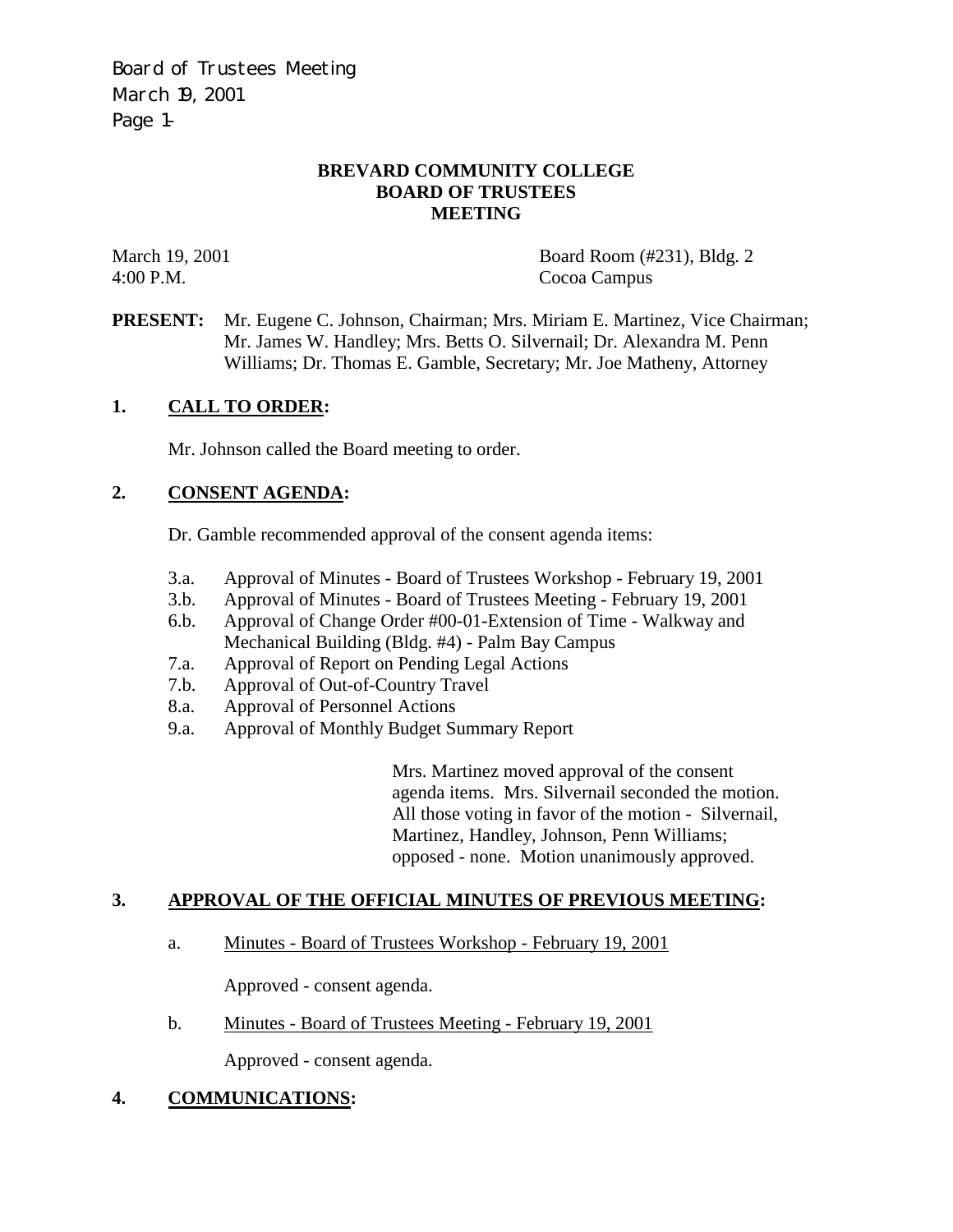Board of Trustees Meeting March 19, 2001 Page 2–

## a. Report on the Radiology Technology Program - Cocoa Campus - Dr. Fettrow/ Ms. Sheehan/Ms. Lanza

Dr. Brenda Fettrow, Cocoa Campus President, introduced Ms. Sandra Lanza, instructor and Ms. Susan Sheehan, Assistant Professor of Radiography in the Allied Health Department. Ms. Sheehan gave a powerpoint presentation of the Radiology Technology Program, including the energized laboratories and the use of the radiographic film digitizer. She reported the radiography program began in 1975 at BCC and more than 375 students have graduated from the program. Many of the graduates have stayed in the Brevard County area and are employed in the local hospitals as program directors and department directors; application specialists for manufacturers of x-ray products; instructors and working in speciality radiography areas. The radiography program has been approved for sixty students. The Radiology Program is accredited by the Joint-Review Commission on Education in Radiologic Technology, a branch of the U.S. Department of Education. The program has just completed the reaccreditation process. Ms. Sheehan reported an Associate of Science Degree in Radiography is offered through the two-year program and many of the students articulate directly to the University of Central Florida.

Ms. Lanza reported there were 120 applicants this year with 55 of those applicants meeting qualifications and 30 were accepted into the radiology program. She reviewed the program completion rates and registry results. In the 1997-2000 graduate surveys there has been a 100% approval rating. There has also been a 100% approval rating from employer surveys returned.

Ms. Lanza reported application is being made for a Capitalization Incentive Grant in the amount of \$200,000, to expand the radiologic sciences offerings of nuclear medicine and a sonography program.

It was reported there is a high demand for radiography program graduates and recruiting takes place even from the Orlando Regional Medical Center. Currently the start salary for graduates is approximately \$13.00 an hour. Sign on bonuses of approximately \$5,000 have been offered to radiographers from some hospitals. Ms. Lanza reported clinical site availability limits the number of students in the radiology program. It is an accreditation requirement that the ratio is one student per radiographer; students have to be under the direct supervision of a radiographer. Mrs. Martinez discussed the use of clinical sites and potential areas and increasing the number of students in the program to meet the demands of the future. Ms. Sheehan reported currently facilities which can handle students are being used for clinical sites. Mrs. Silvernail discussed the use of other hospitals by the BCC program. Ms. Sheehan reported only one program is allowed at each hospital and currently Valencia Community College and the University of Central Florida are utilizing the hospitals in that area.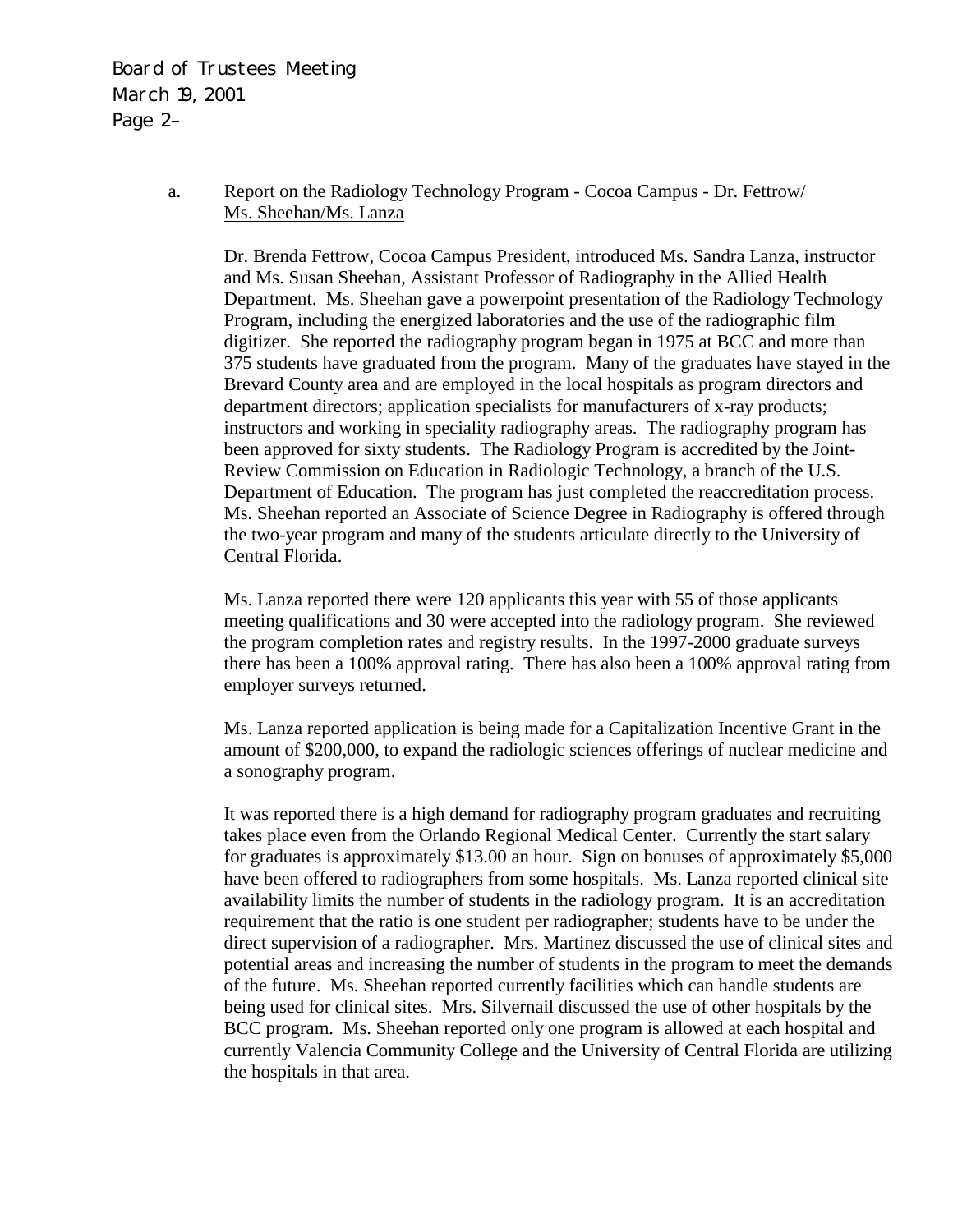Board of Trustees Meeting March 19, 2001 Page 3–

## **5. CITIZEN'S PRESENTATION:**

None

# **6. CONSTRUCTION AND DEVELOPMENT:**

a. Approval of the Amendment to Construction Manager Contract - Guaranteed Maximum Price - BCC/UCF Joint-Use Classroom Building (Bldg. #3) - Palm Bay Campus - Mr. Little (Addendum)

Mr. Al Little, Vice President for Finance and Administrative Services, reviewed the provisions of the amendment to the construction management contract with A.D. Morgan Corporation for Building #3, Palm Bay Campus. The BCC/UCF Joint-Use Classroom Building (Building #3) houses a new bookstore, fitness center, classroom space, office space for UCF and future classroom space for BCC in the shelled-out third floor. A.D. Morgan has completed an extensive task of obtaining subcontractor bids and has presented a guaranteed maximum price of \$3,705,325.87 for the building. Dr. Gamble recommended approval of the guaranteed maximum price for Building #3, Palm Bay Campus in the amount of \$3,705,325.87.

> Mrs. Silvernail moved approval of the guaranteed maximum price from A.D. Morgan Corporation for Building #3, Palm Bay Campus, in the amount of \$3,705,325.87. Mr. Handley seconded the motion. All those voting in favor of the motion - Silvernail, Handley, Martinez, Penn Williams, Johnson; opposed - none. Motion unanimously approved.

 b. Approval of Change Order #00-01 - Extension of Time - Walkway and Mechanical Building (Bldg. #4) - Palm Bay Campus - Mr. Little (Addendum)

Approved - consent agenda.

## **7. OLD BUSINESS:**

a. Report on Pending Legal Actions (Addendum)

Approved - consent agenda.

b. FERF Report - Mr. Stuhlmiller (Addendum)

Mr. Bob Stuhlmiller, Chairman, Florida Education and Research Foundation (FERF), provided a brief report on the FERF debt. One year ago the alternatives regarding the FERF debt were to either default which could lead to possible litigation or to continue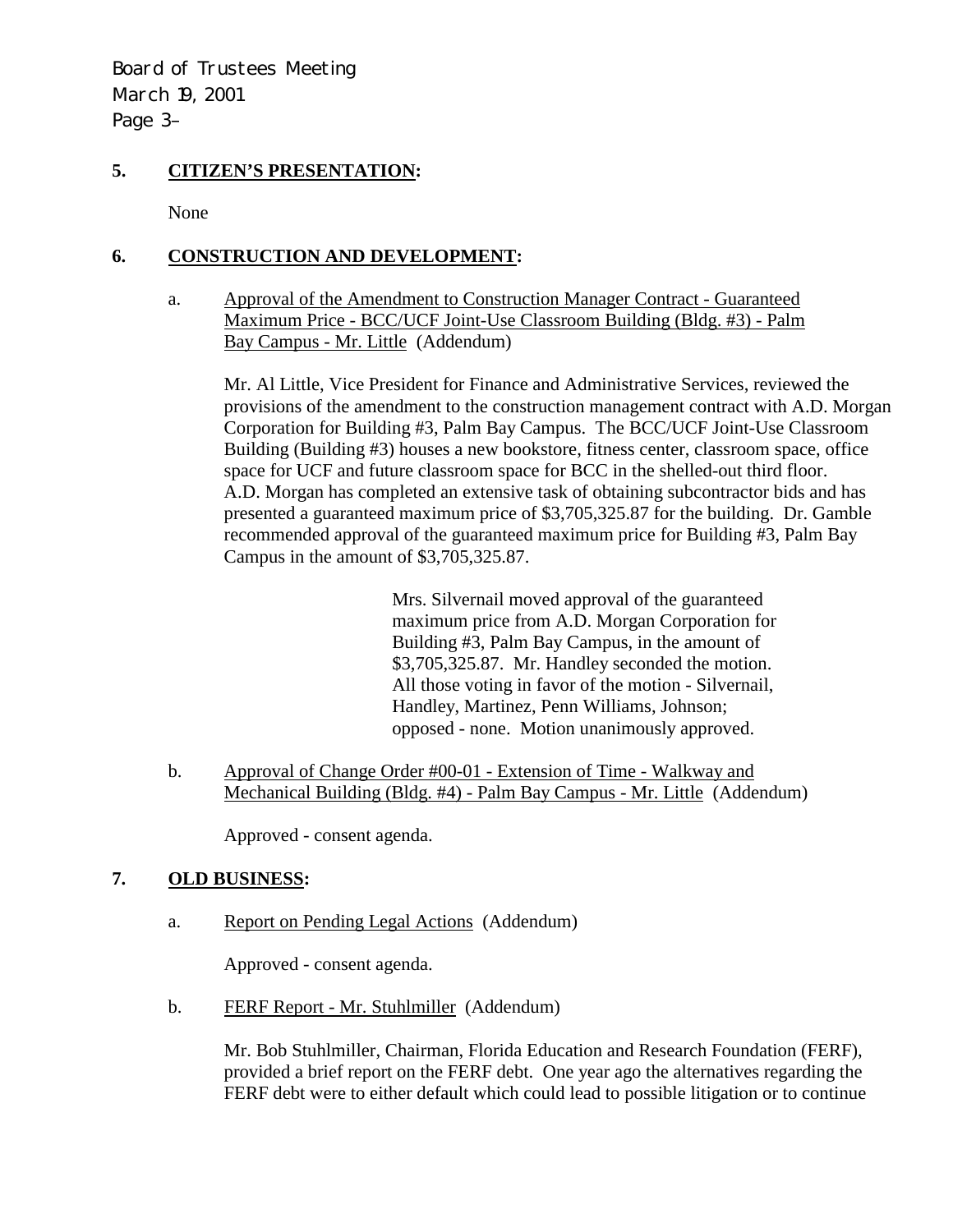Board of Trustees Meeting March 19, 2001 Page 4–

> paying the status quo. Mr. Stuhlmiller reported on a third alternative now available. The FERF Board unanimously voted to authorize Mr. Stuhlmiller to sign a contract for the sale and purchase of the Florida Teaching and Research Laboratories, the adjoining five acres and the associated equipment for \$4 million. The purchaser is Midwest Research Institute. Mr. Stuhlmiller reported the contract meets all of the conditions the consultant was instructed to negotiate. There is a contingency period of 60 days during which the purchaser will be allowed to perform its due diligence. One of the conditions is the approval of the Board of Trustees, which is being requested today. Mr. Stuhlmiller reported once the contract was signed, the consultant set up a meeting with the bond holder, Merrill Lynch and the trustee, SunTrust Bank, which resulted in a favorable discount on the bonds and removal of the 3% prepayment penalty. Mr. Joe Matheny, College Attorney, reported the contract has been reviewed and a number of objections and suggestions to the original contract were made and all of those have either been eliminated or worked out so that the contract is a viable document that does not contain provisions that are impossible to meet. From his understanding the \$4 million offer is consistent with the value of the property, which includes an approximately 2.5 acre lot adjacent to the building and property of approximately 2.02 acres and an extensive list of equipment. Mr. Matheny reported some of the equipment is owned by the college and some is owned by FERF and possibly FTRL. Mr. Matheny reported part of MRI's request is to transfer all of the equipment to FERF to enable FERF to transfer the equipment at closing. Mr. Matheny distributed a copy of the motion made by the FERF Board pertaining to the contract approval with MRI. Mr. Johnson asked if action could be taken on this item since it was not listed as an action item on the agenda. Mr. Matheny reported the Board could take any action deemed appropriate at a regular Board meeting. In a special meeting, however, the Board is limited to the matters set on the agenda.

> Mr. Little reviewed the financial summary pertaining to the proposed sale of the FTRL and the elimination of the debt. This amount includes adjustments for the waiver of the 3% penalty prepayment premium and a 12% discount on the bonds (89%) held by Merrill Lynch. Mr. Little reported the effect of the sale on Brevard Community College totals approximately \$827,000, after adjustments are made for land value booked as receivable, the remaining budget allocated for bond payments and transfers available from other BCC accounts. Mrs. Martinez asked if the summary took into account the quarterly profit sharing arrangements with MRI. Mr. Little reported the college is waiting for notice from MRI on whether there was a profit incurred for the last quarter. However, the profit sharing in most cases just offsets the normal costs BCC would have to incur dealing with custodial fees or other areas.

Mr. Handley asked Mr. Little if the college could afford the \$827,000 budget amendment. Mr. Little reported the college has been planning for the sale of FTRL and feels confident the college can afford to make this transaction. In the long run, the college will be better off paying BCC's contribution toward the sale to MRI than the other alternatives. Mr. Little reported the total budget adjustment of \$1,477,189 is less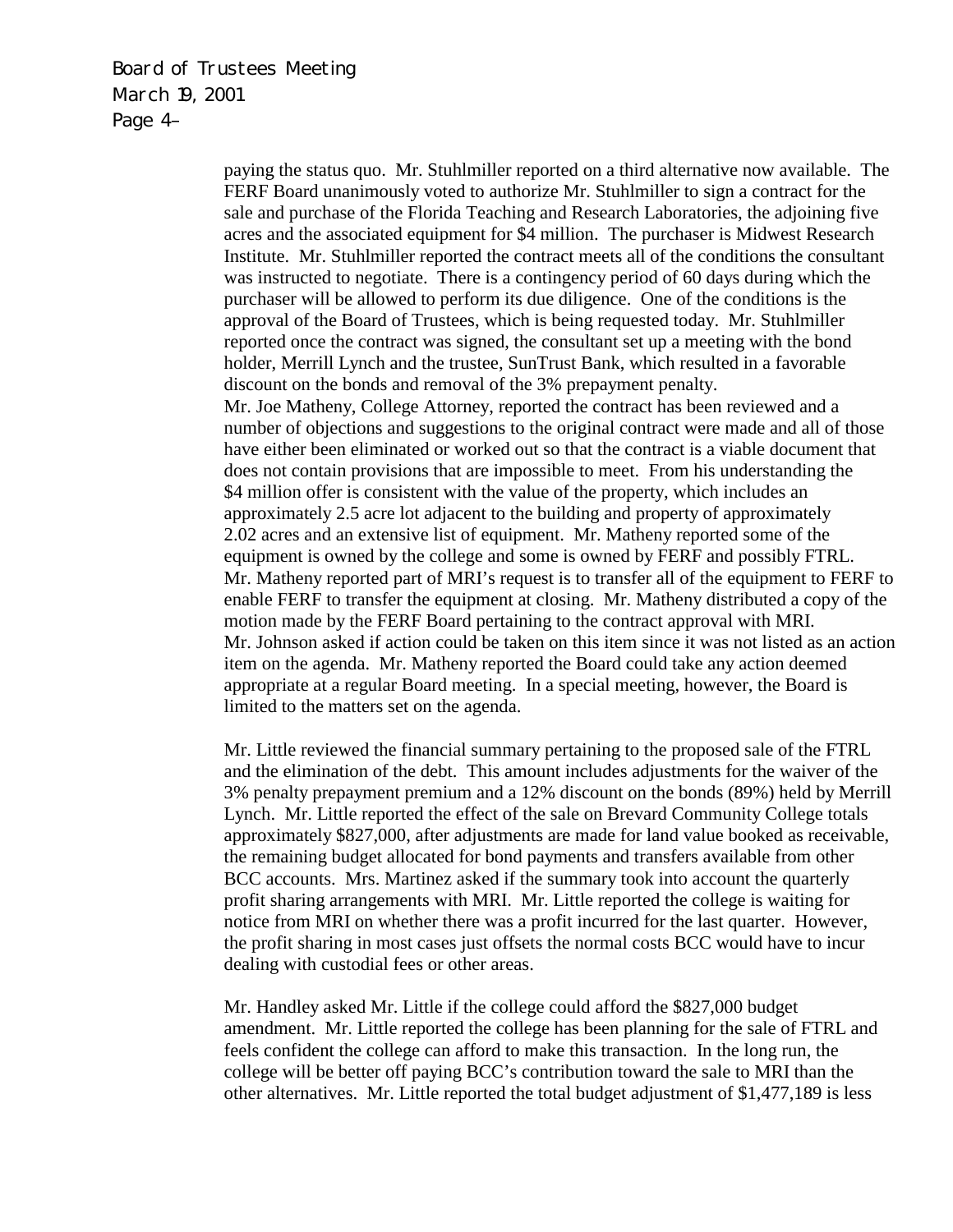Board of Trustees Meeting March 19, 2001 Page 5–

> than two years of bond payments. If the sale was rejected today, the college would face not only payment of the bond principal of \$8,095,000, but also interest totaling more than \$8 million over the next 20 years. Mr. Little reported the sale of FTRL will enable the Board of Trustees to shift over \$14,500,000 in expenditures over the next 20 years in bond payments to appropriate educational benefits. Dr. Gamble reported he is satisfied there will be no negative financial impact on the day-to-day operation of the college by making a commitment at this time. It is his impression as he looks at the numbers and other options presented to the Board, that this sale represents a significant good deal. There are indications from those beyond the college staff that in light of the assessed value it is the best deal the college can expect to get. Dr. Penn Williams asked if there had been a recent appraisal of the property. Mr. Matheny reported it was determined that due to the prior appraisal and the tax appraisers statement that it was not necessary to pay for this additional expense. Dr. Penn Williams expressed concerns regarding the sale of FTRL to MRI. Mr. Little and Mr. Matheny answered questions presented by Dr. Penn Williams.

> > Mrs. Martinez moved approval to accept the offer presented by MRI. Mrs. Silvernail seconded the motion.

> > Dr. Penn Williams called for discussion. (Her statement is an official part of the addendum file.)

Dr. Penn Williams moved approval to postpone the vote on the sale of FTRL to MRI. Motion died for lack of second.

The Board members and college staff discussed issues pertaining to the sale of FTRL to MRI.

Mrs. Martinez amended her original motion and moved approval of the FERF/MRI contract and authorized the college administration to: (1) Fund the Bond payoff after application of the net proceeds of the sale; (2) Transfer ownership to FERF of the college equipment located at the Labs facility; and (3) Fund the Seller/Broker's commission and closing costs associated with the transaction and to establish an account receivable from FERF in favor of BCC for all funds advanced by the college pursuant to this motion. Mrs. Silvernail seconded the amendment to the original motion. All those voting in favor of the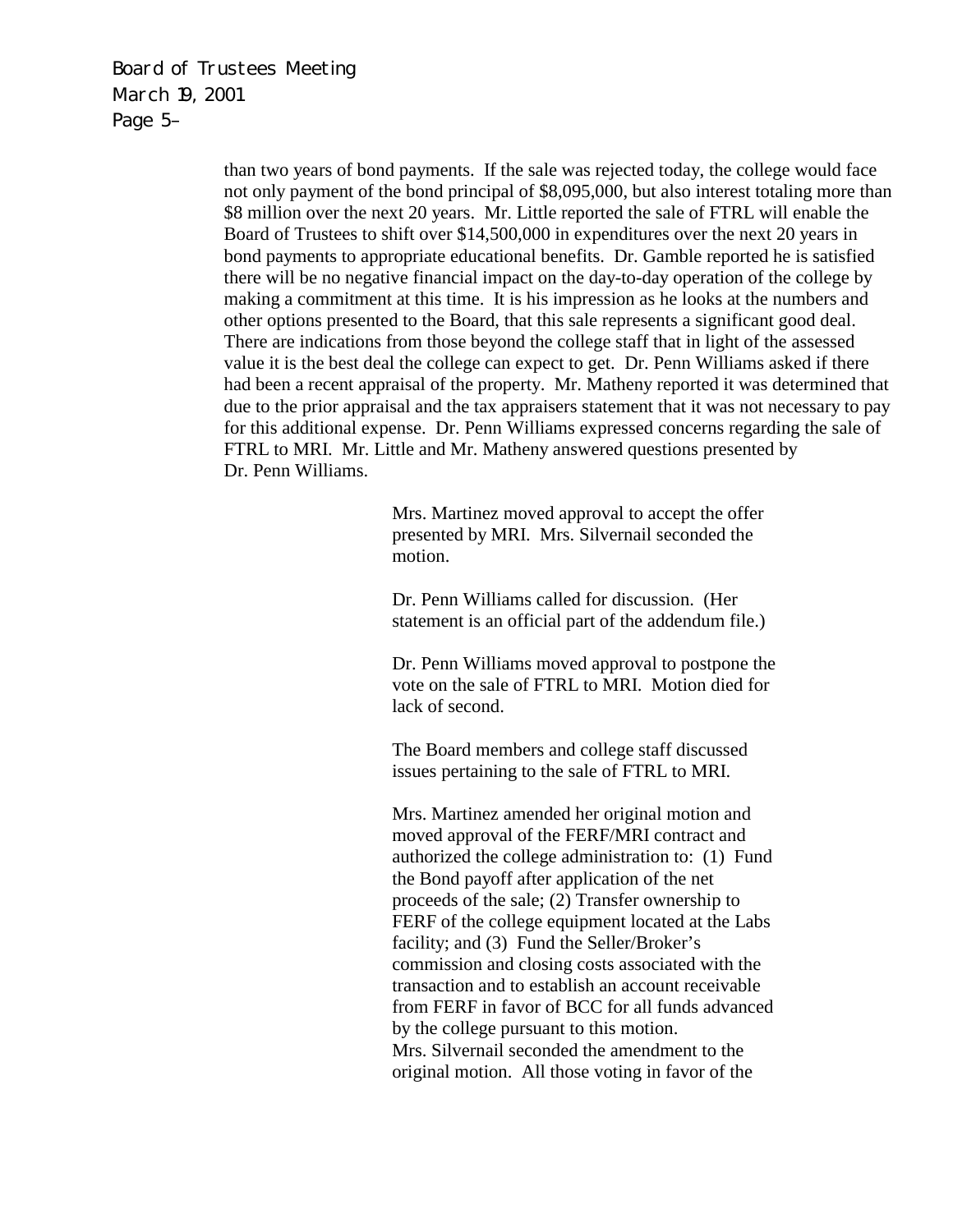Board of Trustees Meeting March 19, 2001 Page 6–

> motion - Martinez, Handley, Silvernail, Johnson; opposed - Penn Williams. Motion passed 4-1.

Mr. Handley commended the parties involved with the proposed sale between FERF/MRI for FTRL and was delighted to be able to go onto other things for the better good of the college. Mr. Johnson confirmed this was the consensus of the Board.

## **8. NEW BUSINESS:**

a. Approval of Personnel Actions - Ms. Oglesby (Addendum)

Approved - consent agenda.

b. Approval of Faculty Divisional VIP Awards - Dr. Gamble (Addendum)

Dr. Gamble reported the beginning of the faculty contract year, the VIP award was established recognizing outstanding faculty members. There are two components to the faculty divisional VIP awards; Divisional -- in which up to 10% of the faculty may be recommended as selected by faculty peers through an academic division committee; and, Collegewide -- in which up to 45% of the faculty may be recommended as selected by a faculty-academic administrator committee. Approval of the faculty recommended for the divisional faculty award provides a \$1,250 addition to the base pay of full-time faculty for the following year, subject to the availability of funding. Dr. Gamble recommended approval of the 25 nominees for the Divisional VIP Award.

> Mrs. Martinez moved approval to accept the 25 nominees for the Division VIP Award. Mr. Handley seconded the motion. All those voting in favor of the motion - Martinez, Handley, Silvernail, Penn Williams, Johnson; opposed - none. Motion unanimously approved.

 c. Approval of Interinstitutional Articulation Agreement - School Board - Dr. Bilsky (Addendum)

Dr. Judy Bilsky, Associate Vice President of Educational Services, reported Florida Statute 240.1161 requires an articulation agreement between the community college and the local school district. The college has been working with the school district committee for approximately six months to prepare the articulation agreement being presented for approval. Dr. Bilsky provided a summary of the changes in the articulation agreement and reported these changes reflect the intent of House Bill 2105 to expand dual enrollment opportunities for qualified high school students. This agreement will also require the approval of the Brevard County School Board. Dr. Gamble recommended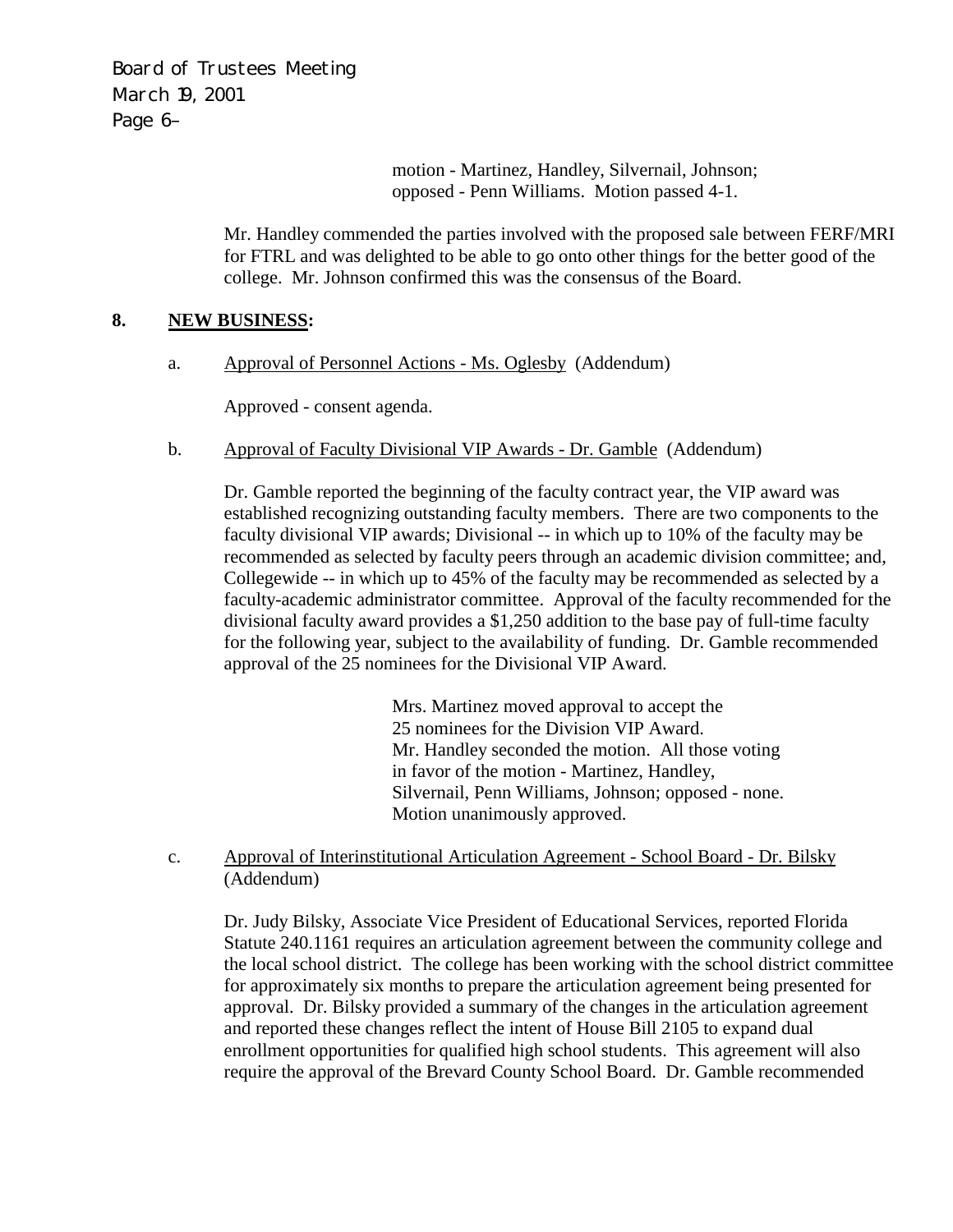Board of Trustees Meeting March 19, 2001 Page 7–

> approval of the interinstitutional articulation agreement between BCC and the School Board.

> > Mrs. Martinez moved approval of the articulation agreement between BCC and the School Board. Dr. Penn Williams seconded the motion. All those voting in favor of the motion - Martinez, Penn Williams, Silvernail, Handley, Johnson; opposed - none. Motion unanimously approved.

### **9. FINANCIAL ACTIONS:**

a. Monthly Budget Summary Report (Addendum)

Approved - consent agenda.

b. DSO Fiscal Audits (Addendum)

Mr. Mark Cherry, Associate Vice President of Collegewide Accounting, reported per Florida Statutes 240.331, the direct support organization financial statements and independent auditors' reports, and federal IRS Application for Recognition of Exemption (Form 1023) and federal IRS Return of Organization Exempt for Income Tax (Form 990) are submitted for approval by the Board. He reported each of the dsos received an unqualified or clean opinion from the respective independent auditors for the year ended June 30, 2000. Mr. Cherry answered questions presented by the Board.

> Dr. Penn Williams moved approval of the BCC direct support organization financial statements and independent auditors' reports, and federal IRS Application for Recognition of Exemption (Form 1023) and federal IRS Return of Organization Exempt for Income Tax (Form 990). Mrs. Silvernail seconded the motion. All those voting in favor of the motion - Penn Williams, Silvernail, Martinez, Handley, Johnson; opposed none. Motion unanimously approved.

### **10. REPORT OF THE DISTRICT PRESIDENT:**

### a. BCC Student Government Delegation Tallahassee Visit

Dr. Gamble reported a delegation of twelve students led by faculty member Amy Hendricks traveled last week to Tallahassee prepared with the community college legislative issues. Their agenda included visits with the Governor's education policy aid,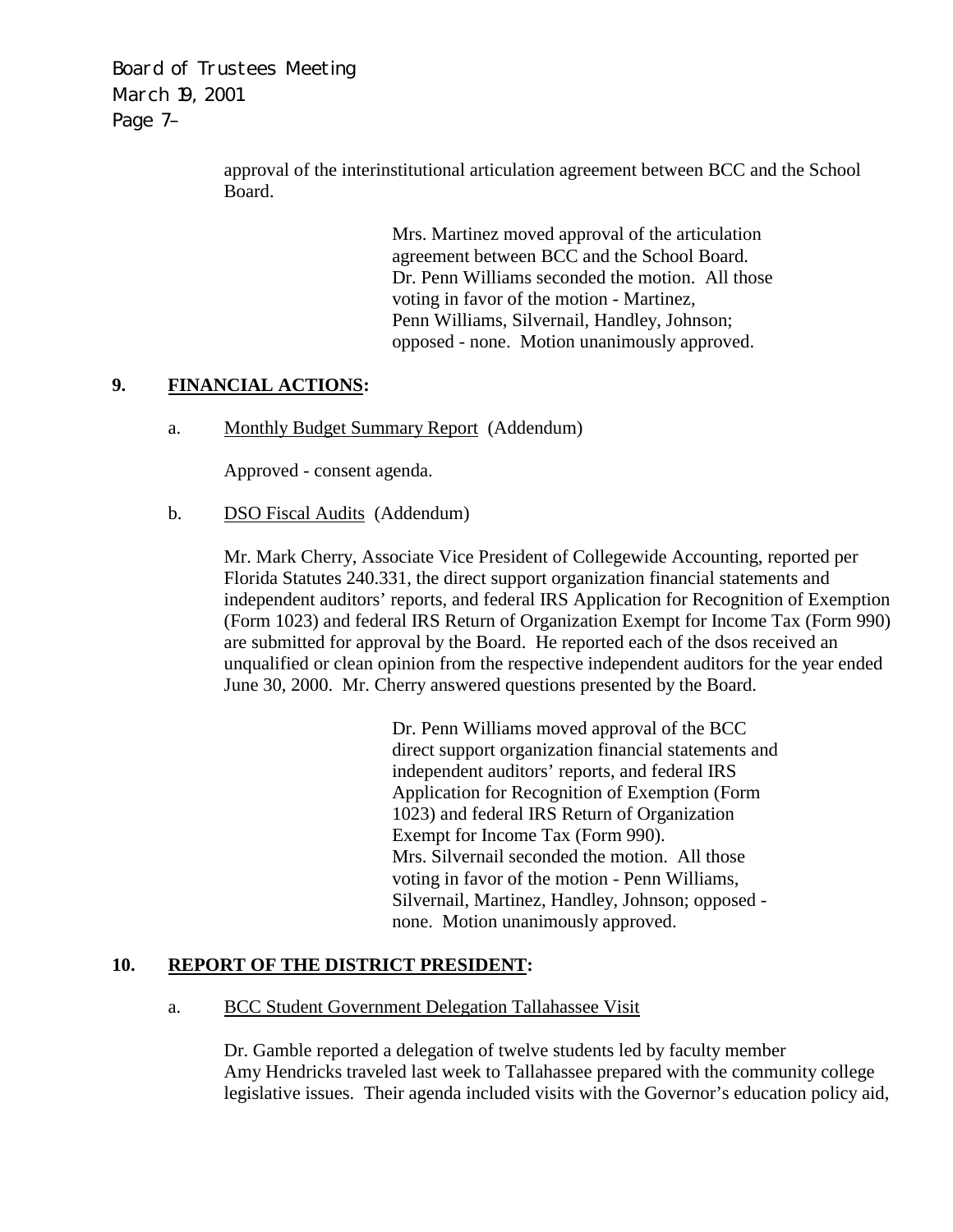Board of Trustees Meeting March 19, 2001 Page 8–

> Speaker of the House, President of the Senate, House and Senate Appropriation Committee Chairs, and the Brevard legislative delegation members. Dr. Gamble stated he concurred with the students' suggestion that this be an annual event. He has already received positive feedback from Tallahassee regarding the visit and felt they represented BCC well.

### b. National Science Foundation Grants

Dr. Gamble reported notice was recently received that BCC was awarded two National Science Foundation Advanced Technical Education Grants; Distributed Energy Systems Curricula for the Development of Energy Technology Technicians to be led by Dr. Don Astrab and Project Sun: Teacher Preparation at Brevard Community College spearheaded by Dr. Linda Krupp. Both grants are joint projects with the UCF Solar Energy Center.

### c. Nursing Crisis Efforts

Dr. Gamble reported with the nursing crisis in the state of Florida and throughout the country the college is positioning itself to deal with future demands. A meeting has been scheduled for March 20 with hospital CEOs and heads of nursing at the Cocoa Campus to discuss in detail how BCC might be able to expand the nursing program and extend the location to more than one campus.

He reported he would be flying to Tallahassee on Wednesday to join a community delegation of presidents and system representatives to meet with Senator Campbell regarding bill (SB 1256/HB 1129) limiting the role of the State Board of Nursing in impacting expansion of nursing programs across the state. Dr. Gamble reported the Board of Nursing stipulates there can only be a ratio of 12 students to one faculty member. The second requirement of the Board of Nursing is the faculty members must have a Masters degree. The two restrictions make it difficult to deal with the expansion of the nursing program. Some indications have been received by the hospitals who feel they can handle more student nurses in their facilities. The college is moving toward expanding the nursing program.

#### d. Managerial Training Program for the Administrative Council

Dr. Gamble reported a managerial training program was presented by Holland and Knight last Saturday for the members of the Administrative Council, which consists of approximately 56 of the top college administrators. Dr. Gamble commended the staff handbook prepared to assist in the selection of new employees.

e. Budget Process for 2001-2002 - Mr. Little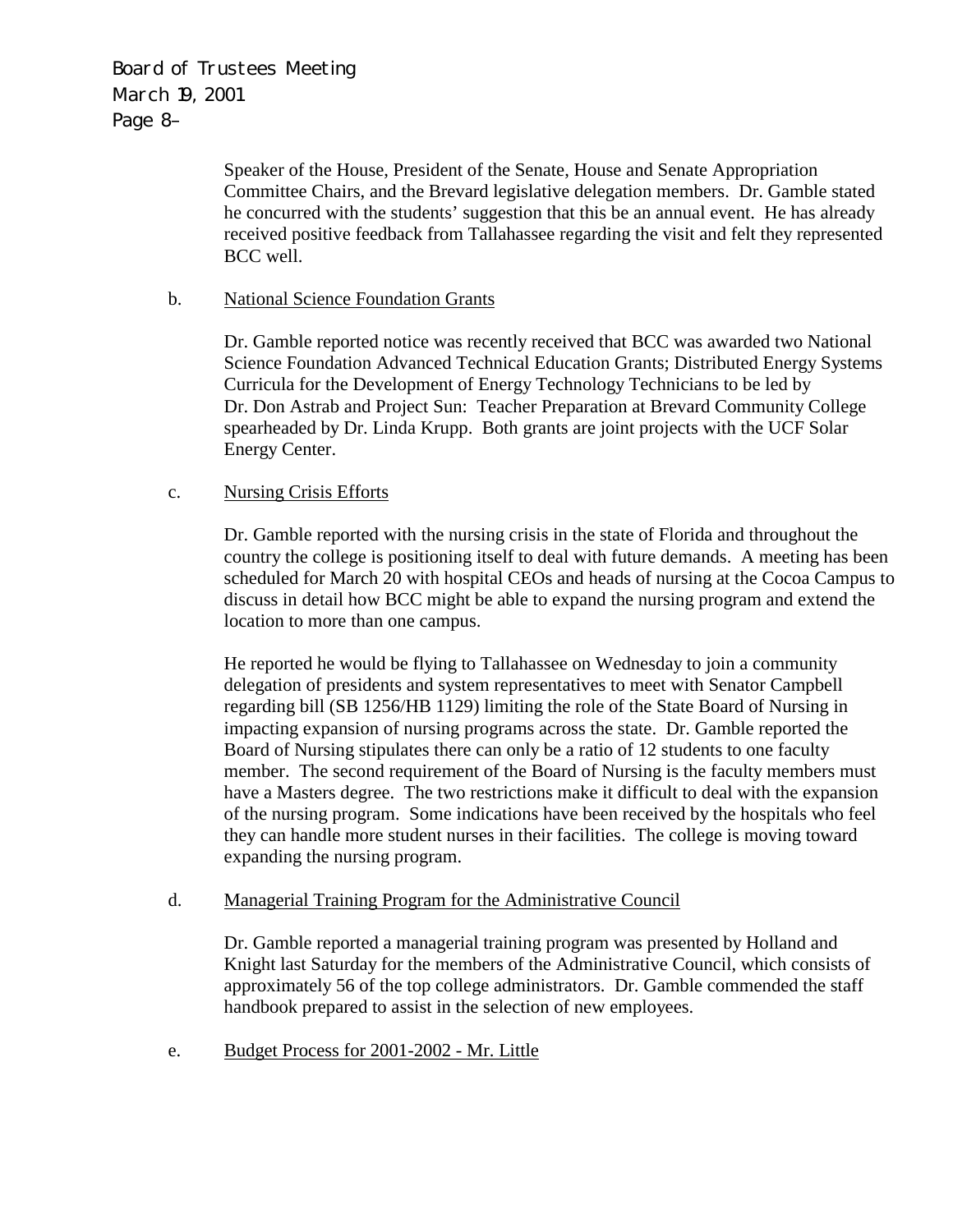Board of Trustees Meeting March 19, 2001 Page 9–

> Mr. Little reported on the budget development process and reported a change was made in the budget submission process. The submission process was web-based and he has received a lot of positive feedback. This process was changed to become more user friendly and also prevented a problem with the distribution of paperwork. The Cabinet is now working to prioritize budget needs and to set institutional goals. Mr. Little reported the budget proposal will be brought to the Board in a workshop format on May 21 at 3:00 p.m. The budget is scheduled to be formally adopted at the June Board meeting.

#### f. Additional Workshop Scheduled on the Institutional Effectiveness Planning Process

Dr. Gamble reported in light of a strategic planning goal, a workshop has been added prior to the regular Board meeting on April 16 at 3:00 p.m. Mr. Lawton will present his Institutional Effectiveness Plan and describe how it relates to the strategic planning effort for the college.

#### g. Spring Inservice Program

Dr. Gamble reported March 16 a college inservice program was held, which was a success. In the afternoon the entire faculty and staff visited the north, central and south areas of the county to engage in various community activities.

#### h. Florida Educational Governance Recommendations

Dr. Gamble reported he e-mailed an early version of the Florida Educational Governance Recommendations. He has a more current document available for the Board's review. There are no significant changes from the early version of the document sent to the Board by e-mail.

#### i. House and Senate Bills

Dr. Gamble reported he had provided a copy of the latest listing of House and Senate bills he felt would be of general interest to the Board.

#### j. Diversity Report - Leadership Brevard

Dr. Gamble reported he was selected to participate in the Leadership Brevard program this year and his team will be presenting a program on diversity in Brevard County. Part of his assignment was to obtain statistics and provide an assessment profile to determine sensitivity to diversity issues.

### k. Request for Board Members to Serve on Committees

Dr. Gamble reported Board members are being solicited for two college committees: